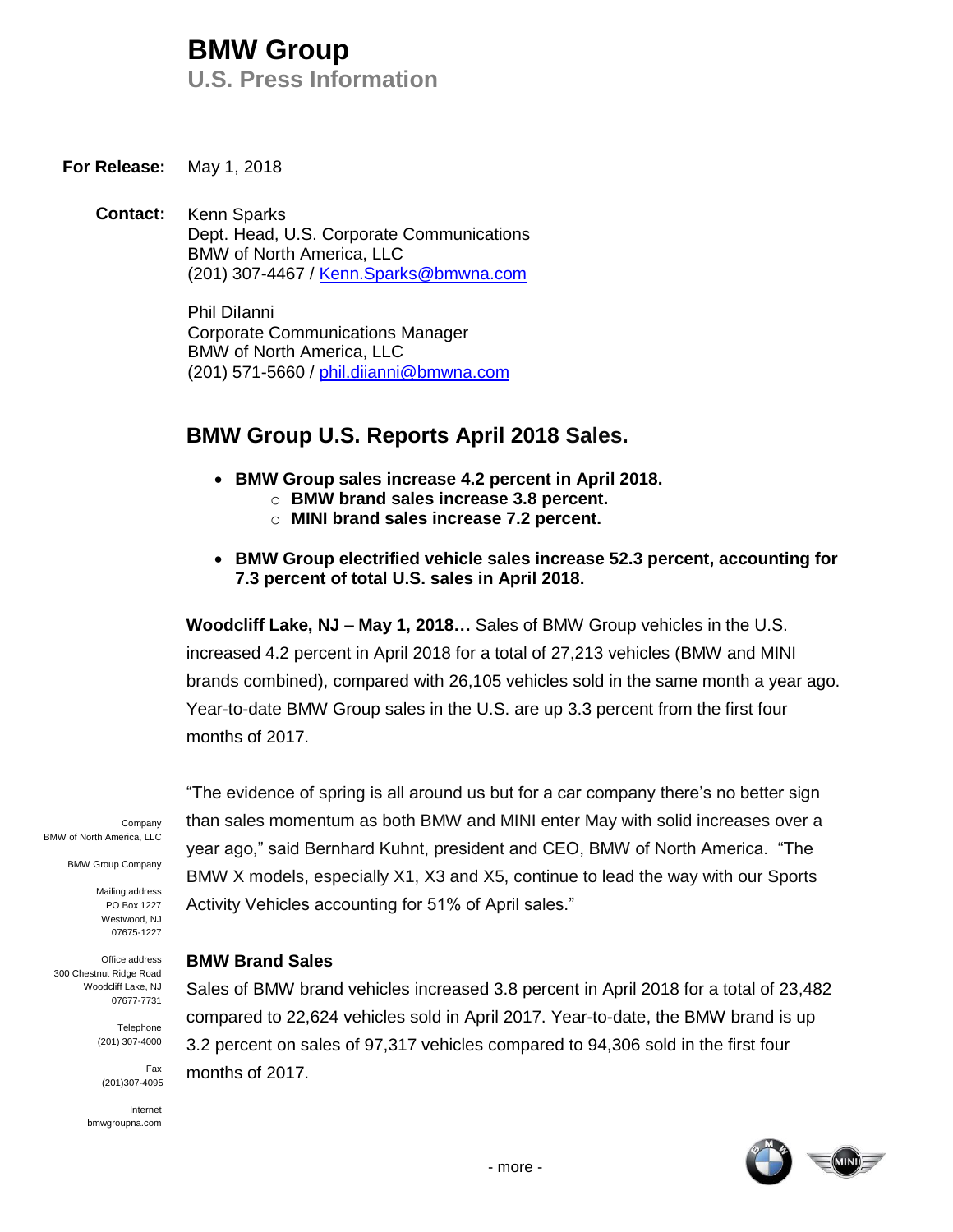BMW brand sales in April 2018 were led by BMW's lineup of Sports Activity Vehicles up 28.9% in April and 6.3% year-to-date.

### **MINI Brand Sales**

For April, MINI USA reported 3,731 vehicles sold, an increase of 7.2 percent from the 3,481 sold in the same month a year ago. The MINI Countryman continued its strong performance this month, rising 44 percent compared to April 2017 and contributing to a 73.6 percent year-to-date increase over Countryman sales in the first four months of 2017.

# **BMW Group Electrified Vehicle Sales**

BMW Group in the U.S. (BMW and MINI combined) sales of electric and plug-in hybrid electric vehicles totaled 1,973 in April 2018, an increase of 60.9 percent from the 1,226 sold in the same month a year ago. BMW Group electrified vehicles accounted for 7.3 percent of U.S. sales in April 2018.

BMW Group currently offers seven electrified models in the U.S., including the BMW i3, BMW i8, BMW 330e, BMW 530e, BMW 740e, BMW X5 xDrive 40e and MINI Countryman plug-in-hybrid electric vehicle.

|                         | April<br>2018 | April<br>2017 | %      | YTD<br>2018 | YTD<br>2017 | %      |
|-------------------------|---------------|---------------|--------|-------------|-------------|--------|
| <b>BMW</b> brand        | 23,482        | 22,624        | 3.8    | 97,317      | 94,306      | 3.2    |
| BMW passenger cars      | 15,032        | 15,168        | $-0.9$ | 62,573      | 58,793      | 6.4    |
| <b>BMW light trucks</b> | 8,450         | 7,456         | 13.3   | 34,744      | 35,513      | $-2.2$ |
| <b>MINI brand</b>       | 3,731         | 3,481         | 7.2    | 14,264      | 13,732      | 3.9    |
| <b>TOTAL Group</b>      | 27,213        | 26,105        | 4.2    | 111,581     | 108,038     | 3.3    |

**Table 1: New Vehicle Sales BMW of North America, LLC, April 2018**

#### **BMW Pre-Owned Vehicles**

- In April, BMW Certified Pre-Owned sold 10,507 vehicles, a decrease of 17.6 percent from April 2017.
- Total BMW Pre-Owned sold 20,269 vehicles, a decrease of 1.6 percent from April 2017.

# **MINI Pre-Owned Vehicles**